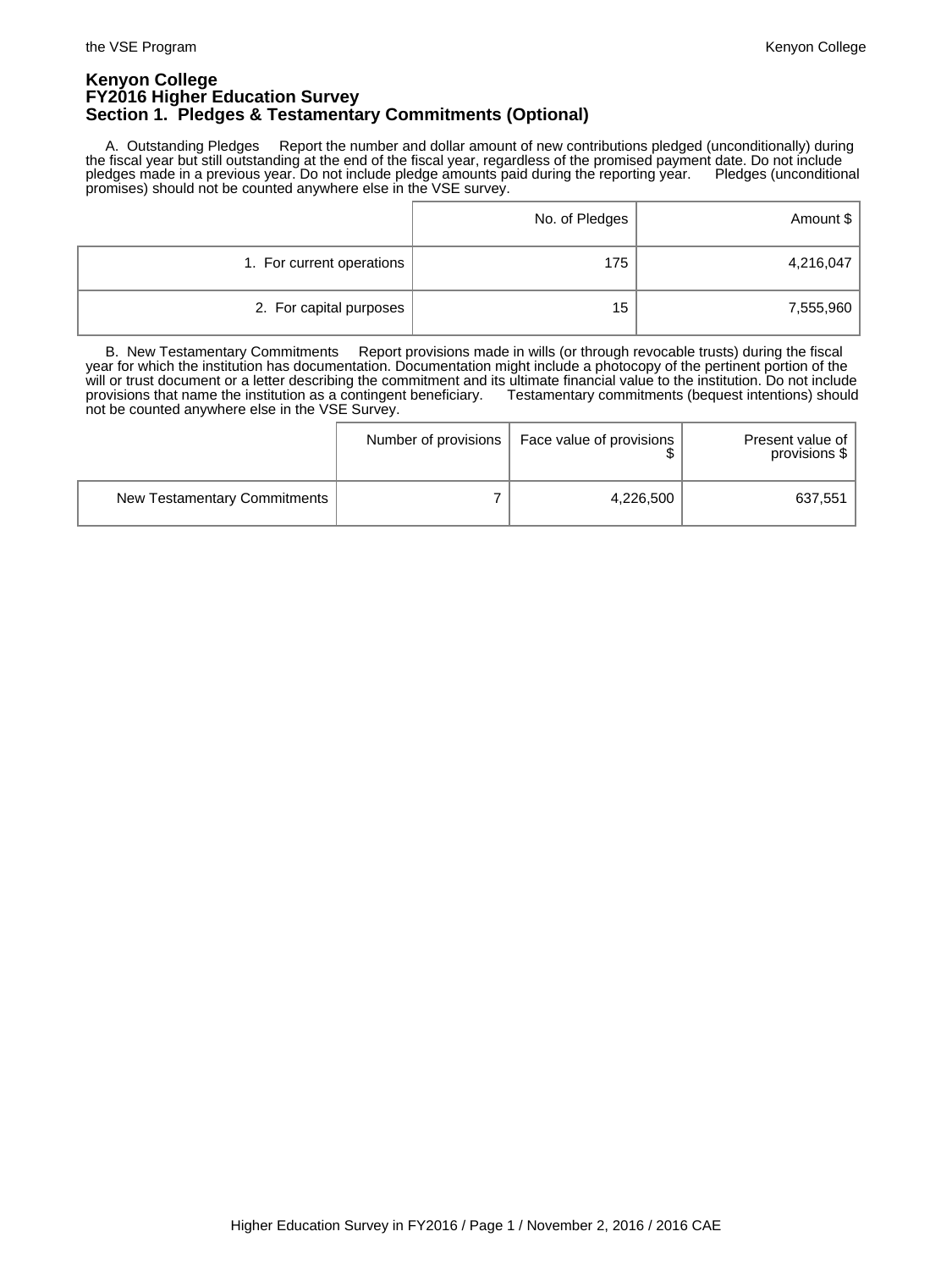### **Kenyon College FY2016 Higher Education Survey Section 2. Finances & Enrollment (Required for All Versions)**

 This entire section must be filled out in order to be listed in the VSE Report and be eligible for the CASE Award Program. For Enrollment and FTEs, report the opening fall headcount or FTE count for the year being reported. Do not report unduplicated annual enrollment. For Endowment, report the market value at the end of the fiscal year being reported. For Expenditures, report the institution's E&G expenditures (read instructions for exclusions) AND the total expenditures of the affiliated foundation, if any.

ENROLLMENT: Count enrollment at the beginning of the academic year being reported (i.e., fall of 2014 for the report covering the 2014-15 fiscal year). All students (except continuing education) are counted: full-time, part-time, resident, extension, non-degree. (DO NOT convert part-time students to full-time equivalents.) FULL-TIME EQUIVALENT ENROLLMENT: Count the FTE enrollment figure as of the beginning of the reporting period, i.e., opening fall FTE enrollment. If the FTE figure is not available, use the formula: the sum of all full-time students plus one-third of the number<br>of part-time students (e.g., three part-time students equal one full-time student). ENDOWMENT/ of part-time students (e.g., three part-time students equal one full-time student).<br>INVESTMENTS: Include all the following: <br>True endowment: funds provident - True endowment : funds provided the institution, the principal of which is ms of the agreement that created the fund. - Term endowment : similar to not expendable by the institution under the terms of the agreement that created the fund. true endowment except that all or part of the funds may be expended after a stated period or upon the occurrence of a certain event as stated in the terms governing the funds. - Quasi-endowment : funds functioning as endowment - funds given to the institution "with no strings attached" or surplus funds that have been added to the endowment fund, the<br>principal of which may be spent at the discretion of the governing board. Public institutions should incl principal of which may be spent at the discretion of the governing board.<br>Public institutions showled institutions showled the combined institutions showled include the found the combi endowment of the foundation and the institution. As a guideline, institutions should enter the amount reported on the<br>NACUBO endowment survey. EXPENDITURES: Include all expenditures for Instruction, Research, Public servic EXPENDITURES: Include all expenditures for Instruction, Research, Public service, Academic support, Student services, Institutional support, Scholarships and fellowships, and Operation and maintenance of<br>physical plant. Exclude Auxiliary Enterprises, Hospital Services, and Independent operations.<br Pub physical plant. Exclude Auxiliary Enterprises, Hospital Services, and Independent operations.<br />
ref> should enter the combined expenditures for the foundation and the institution.

|                                      | FY2015      | FY2016      |
|--------------------------------------|-------------|-------------|
| 1. Enrollment - total headcount      | 1,662       | 1,711       |
| 2. Enrollment - full-time equivalent | 1,654.0     | 1,703.0     |
| 3. Endowment market value \$         | 218,644,079 | 208,850,915 |
| 4. Expenditures \$                   | 113,030,494 | 119,427,637 |

Notes on Endowment and Expenditures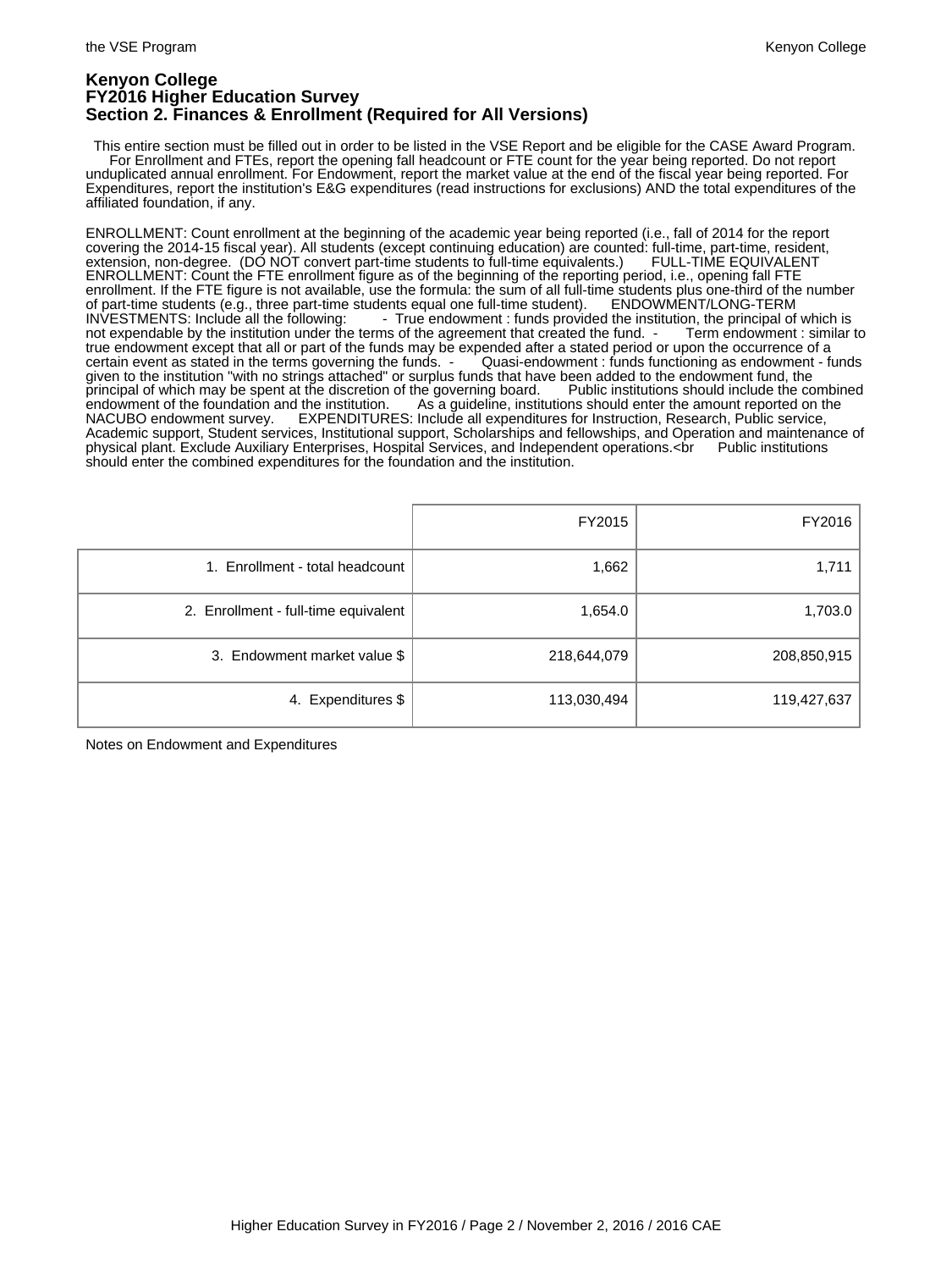## **Kenyon College FY2016 Higher Education Survey Section 3a. Outright Giving: Current Operations ( Full option)**

DO NOT INCLUDE DEFERRED GIFTS IN THIS SECTION. There are three options for completing Section 3: Full, Partial, and Minimal. All forms of the survey count as full participation in the program. So, complete the version where the level of detail corresponds to the level of detail in your records. You might also want to do a shorter version because of time contraints. Please enter 0 where no gift income was received for a particular cell. Every cell below should have a number in it when you are finished.

|                                             | A. Alumni   | <b>B.</b> Parents | C. Other<br>Individuals | D.<br>Foundations | Ε.<br>Corporations | F. Religious<br>Organizations | G.<br>Fundraising   | H. Other<br>Organizations | I. TOTAL  |
|---------------------------------------------|-------------|-------------------|-------------------------|-------------------|--------------------|-------------------------------|---------------------|---------------------------|-----------|
| Unrestricted<br>1 <sup>1</sup>              | 2,672,070   | 966,947           | 86,910                  | 513,612           | 191,700            | 0                             | Consortia<br>24,850 | 309,614                   | 4,765,703 |
| Restricted 2.<br>Academic Divs.             | 320         | 0                 | 2,400                   | 93,000            | 250                | 0                             | $\mathbf 0$         | 86,783                    | 182,753   |
| 3. Faculty & Staff<br>Compensation          | $\mathbf 0$ | 0                 | $\mathbf 0$             | 66,535            | $\mathbf 0$        | $\mathbf 0$                   | 0                   | 18,900                    | 85,435    |
| 4. Research                                 | 0           | 0                 | $\mathbf 0$             | 11,000            | $\mathbf 0$        | $\mathbf 0$                   | $\mathbf 0$         | 35,000                    | 46,000    |
| 5. Public Service &<br>Extension            | 0           | 0                 | 250                     | $\pmb{0}$         | 0                  | $\mathbf 0$                   | $\mathbf 0$         | 11,000                    | 11,250    |
| 6. Library                                  | 101,000     | 0                 | $\mathbf 0$             | $\mathbf 0$       | $\mathbf 0$        | $\mathbf 0$                   | $\mathbf 0$         | $\mathbf 0$               | 101,000   |
| 7. Operation & Maint.<br>of Plant           | 18,560      | 0                 | 53,400                  | 1,470,000         | 20,000             | 0                             | 0                   | 25,000                    | 1,586,960 |
| 8. Student Financial<br>Aid                 | 13,000      | 33,713            | 1,350                   | 100,000           | 2,500              | 1,500                         | 54,502              | 141,000                   | 347,565   |
| 9. Athletics                                | 10,824      | 44,761            | 3,906                   | $\mathbf 0$       | 10,968             | 0                             | 0                   | 1,000                     | 71,459    |
| 10. Other Restricted                        | 424,455     | 113,812           | 150,828                 | 1,003,421         | 44,072             | 486                           | 0                   | 513,080                   | 2,250,154 |
| 11. Total Restricted<br>$(2-10)$            | 568,159     | 192,286           | 212,134                 | 2,743,956         | 77,790             | 1,986                         | 54,502              | 831,763                   | 4,682,576 |
| 12. Total Outright for<br>Curr. Ops. (1&11) | 3,240,229   | 1,159,233         | 299,044                 | 3,257,568         | 269,490            | 1,986                         | 79,352              | 1,141,377                 | 9,448,279 |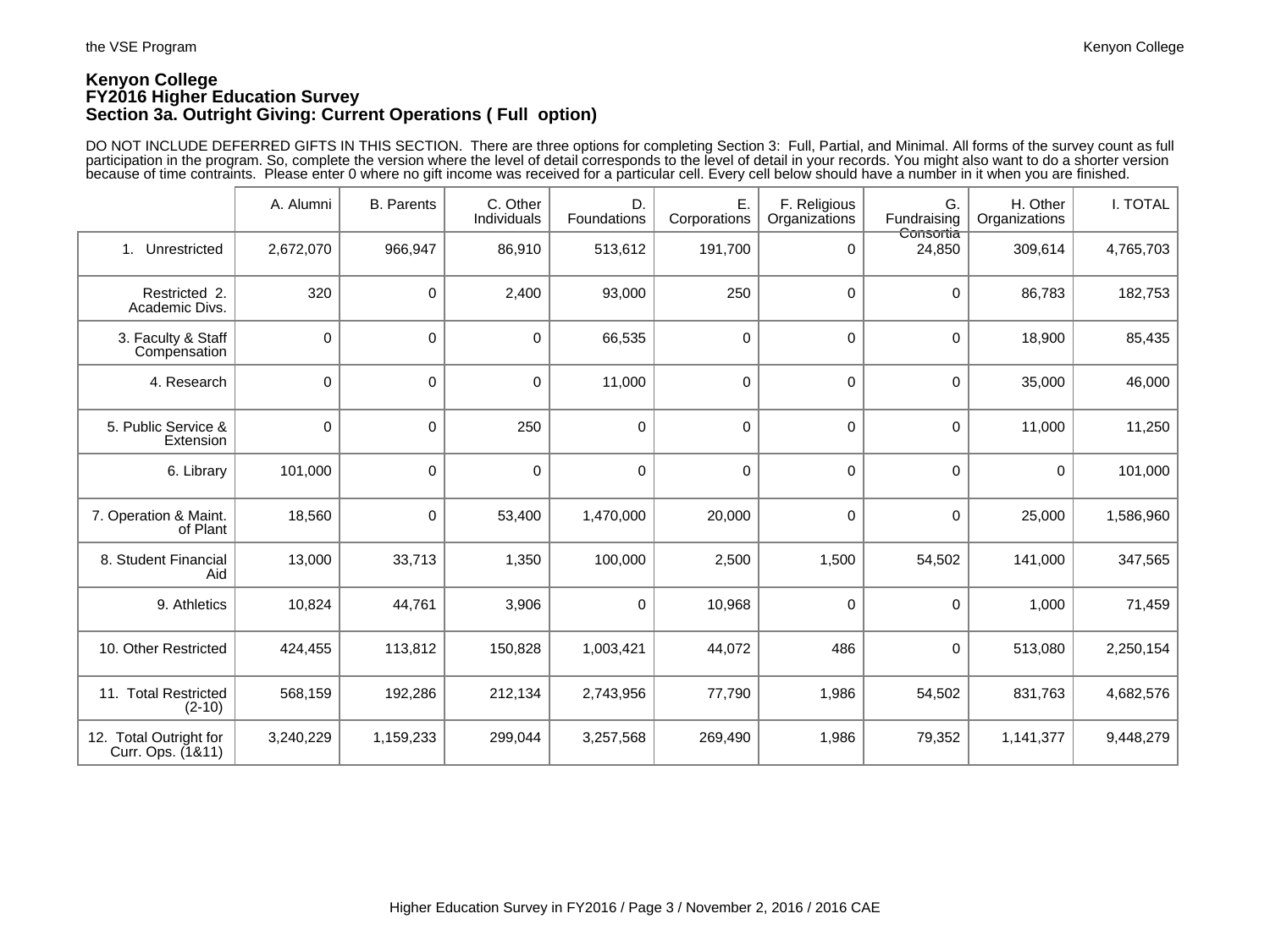### **Kenyon College FY2016 Higher Education Survey Section 3b. Outright Giving: Capital Purposes**

|                                                  | A. Alumni | <b>B.</b> Parents | C. Other<br>Individuals | D.<br><b>Foundations</b> | Е.<br>Corporations | F. Religious<br>Organizations | G.<br>Fundraising | H. Other<br>Organizations | I. TOTAL  |
|--------------------------------------------------|-----------|-------------------|-------------------------|--------------------------|--------------------|-------------------------------|-------------------|---------------------------|-----------|
| 1. Prop., Build.<br>& Equipment                  | 1,423,804 | 38,250            | 25,505                  | 1,020,000                | 2,097              |                               | Consortia<br>0    | 26,900                    | 2,536,556 |
| 2. Endowment -<br>Unrestricted                   | 70,620    | 0                 | 30                      | 0                        | 200                | 0                             | $\Omega$          |                           | 70,850    |
| 3. Endowment -<br>Restricted                     | 1,492,651 | 1,756,530         | 236,492                 | 1,529,391                | 31,735             | 0                             | 0                 | 166,080                   | 5,212,879 |
| 4. Loan Funds                                    |           |                   | 179                     |                          |                    |                               |                   |                           | 179       |
| 5. Total Outright for<br><b>Capital Purposes</b> | 2,987,075 | 1,794,780         | 262,206                 | 2,549,391                | 34,032             |                               | 0                 | 192,980                   | 7,820,464 |

 Do not include deferred gifts in this section. Please enter 0 where no gift income was received for a particular cell. Every cell below should have a number in it when you are finished! DO NOT INCLUDE SOFTWARE ON THE VSE SURVEY.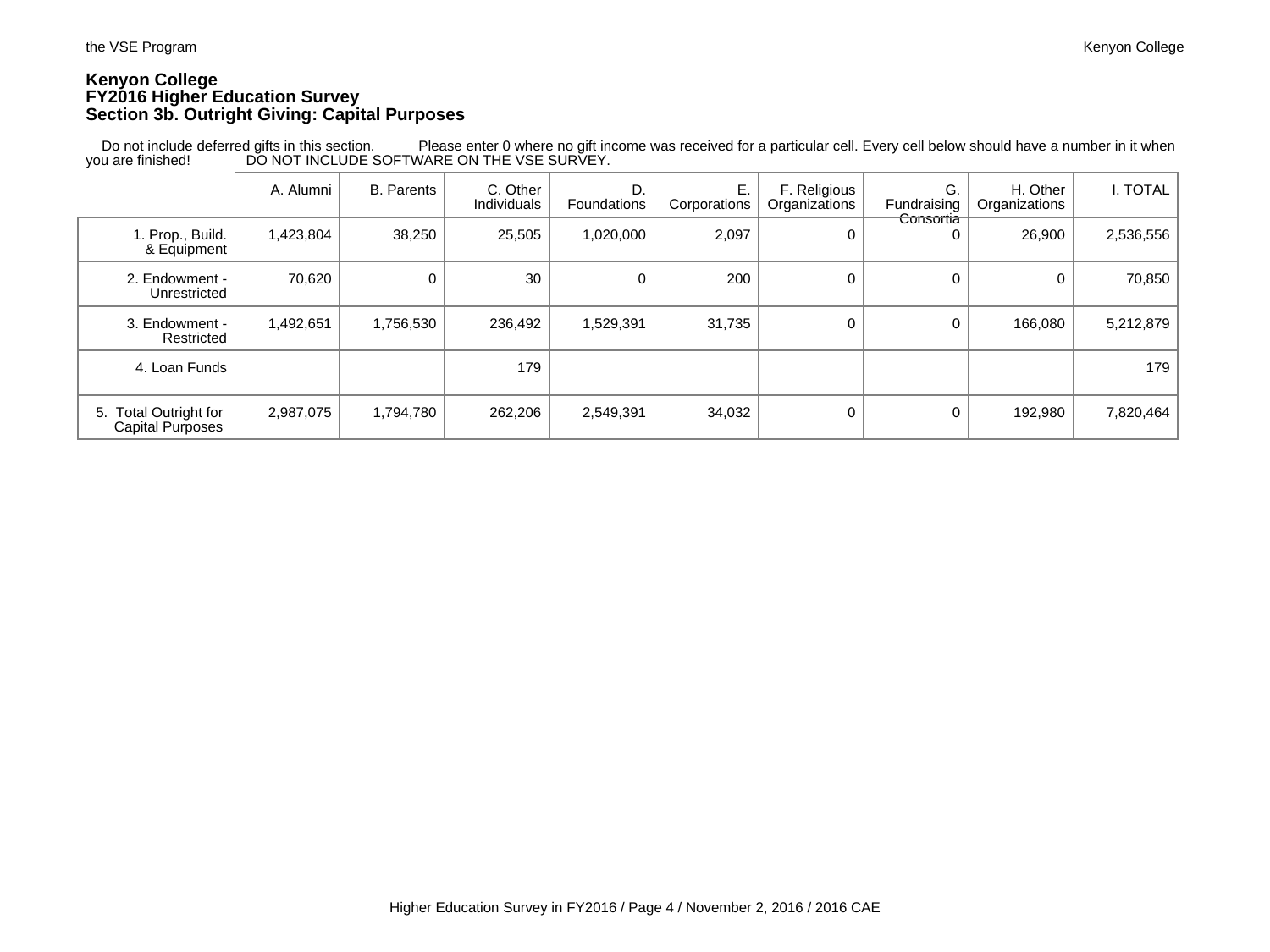### **Kenyon College FY2016 Higher Education Survey Section 3c. Deferred Giving**

 Please report both Face Value (FV) and Present Value (PV). The Present Value for VSE purposes is defined as the tax deduction to the donor as allowed by the IRS. You must report both. If you find your records do not contain both figures, please contact VSE Support and request help. The survey cannot be accepted without face and present value figures. There is a deferred gift calculator There is a deferred gift calculator at <a href="http://www.cae.org/vsestandards" target="\_blank">www.cae.org.vsestandards . only for newly established deferred gifts or gifts that had funds added to them this year. Deferred gifts are ONLY: 1. Charitable Remainder Trusts. 2. Charitable Gift Annuities 3. Pooled Income Funds 4. Remainder Interest in Property. They are reported only when established, not when realized. DO NOT RECORD pledges, bequest intentions, gifts from IRAs, or gifts of life insurance in this section. Please enter 0 where no gift income was received for a particular cell. Every cell below should have a number in it when you are finished.

|                               | A. Alumni - FV | B. Alumni - PV | C. Parents - FV | D. Parents - PV | E. Others - FV | F. Others - PV | G. Total Face<br>Value | H. Total<br><b>Present Value</b> |
|-------------------------------|----------------|----------------|-----------------|-----------------|----------------|----------------|------------------------|----------------------------------|
| . Endowment -<br>Unrestricted | 60,000         | 36,977         | 50,000          | 20,537          | 0              | 0              | 110,000                | 57,514                           |
| 2. Endowment -<br>Restricted  | 1,000,000      | 310,930        | 0               |                 | 0              |                | 1,000,000              | 310,930                          |
| 3. Other Purposes             |                |                | 0               |                 | 0              | 0              |                        | $\mathbf{0}$                     |
| 4. Total Deferred Giving      | 1,060,000      | 347,907        | 50,000          | 20,537          | 0              |                | 1,110,000              | 368,444                          |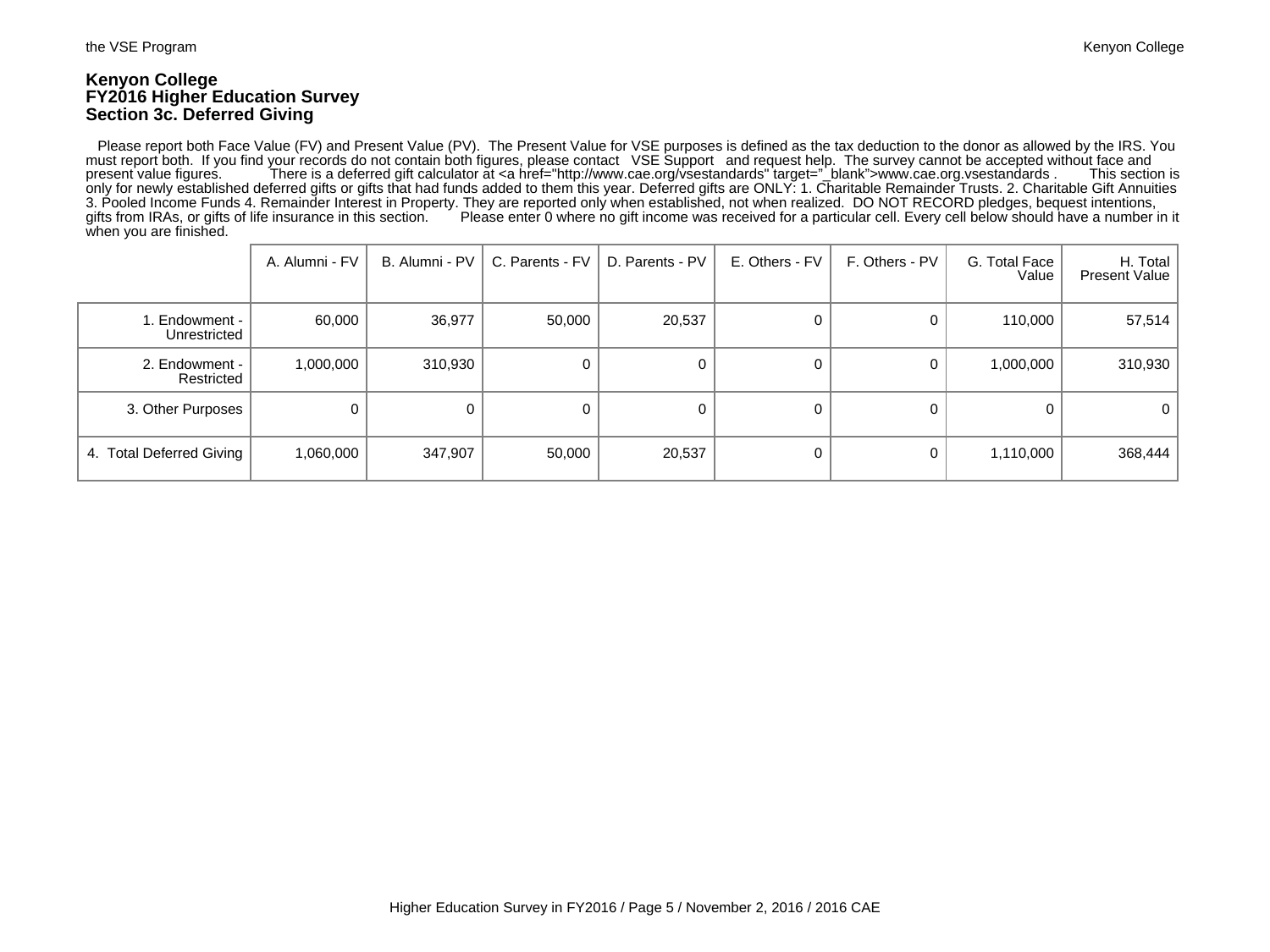## **Kenyon College FY2016 Higher Education Survey Section 3d. Gift Income Summary**

This summary pulls together total rows from Section 3.a, 3.b, and 3.c. When you enter the data online, this section is filled in automatically. There is no data entry required.

|                                                    | A. Alumni | <b>B.</b> Parents | C. Other<br>Individuals | D.<br>Foundations | Ε.<br>Corporations | F. Religious<br>Organizations | G.<br>Fundraising<br>Consortia | H. Other<br>Organizations | GRAND<br><b>TOTAL</b> |
|----------------------------------------------------|-----------|-------------------|-------------------------|-------------------|--------------------|-------------------------------|--------------------------------|---------------------------|-----------------------|
| 1. Total Outright for<br><b>Current Operations</b> | 3,240,229 | 1,159,233         | 299,044                 | 3,257,568         | 269,490            | 1,986                         | 79,352                         | 1,141,377                 | 9,448,279             |
| 2. Total Outright for<br>Capital Purposes          | 2,987,075 | 1,794,780         | 262,206                 | 2,549,391         | 34,032             | $\Omega$                      | 0                              | 192,980                   | 7,820,464             |
| 3. Total Deferred at<br><b>Present Value</b>       | 347,907   | 20,537            | 0                       |                   |                    |                               |                                |                           | 368,444               |
| <b>Official Total Using</b><br>Present Value       | 6,575,211 | 2,974,550         | 561,250                 | 5,806,959         | 303,522            | 1,986                         | 79,352                         | 1,334,357                 | 17,637,187            |
|                                                    |           |                   |                         |                   |                    |                               |                                |                           |                       |
| <b>Total Deferred at</b><br>Face Value             | 1,060,000 | 50,000            | $\mathbf 0$             |                   |                    |                               |                                |                           | 1,110,000             |
| <b>Total Using Face</b><br>Value                   | 7,287,304 | 3,004,013         | 561,250                 |                   |                    |                               |                                |                           | 18,378,743            |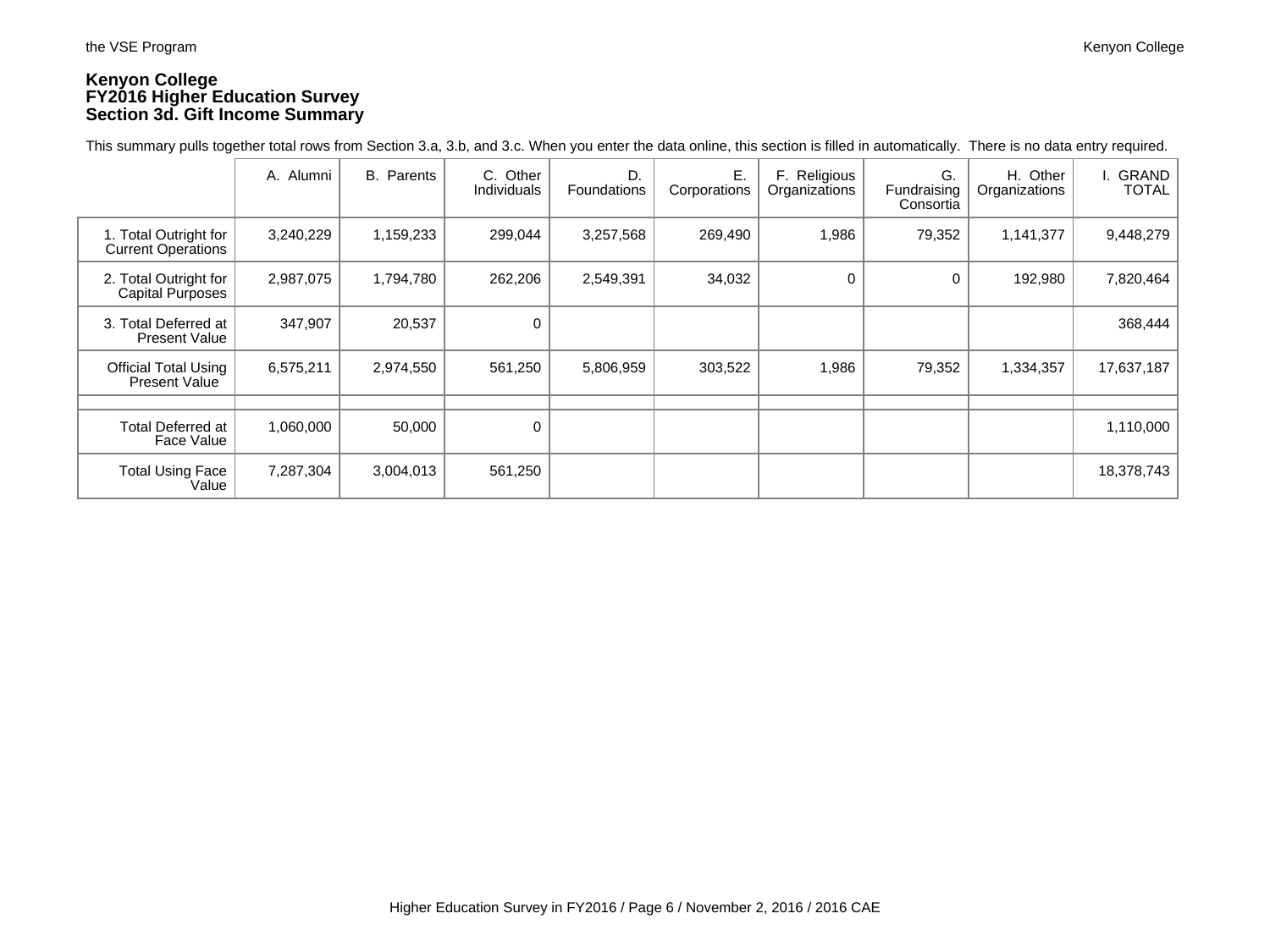### **Kenyon College FY2016 Higher Education Survey Section 4a. Additional Details on Section 3 - Individuals**

1. Contributions from Individuals A. Contributions from Individuals for All Purposes Alumni Total - REQUIRED

|                                                                     | No. of Record | No. Solicited | No. Donors | Amount \$ |
|---------------------------------------------------------------------|---------------|---------------|------------|-----------|
| 1a. Alumni undergraduate<br>degree or diploma holders               | 17,492        | 15,703        | 6,164      | 6,073,554 |
| 1b. Alumni graduate only<br>degree or diploma holders               |               |               |            |           |
| 1c. Alumni without a degree<br>or diploma                           | 962           | 674           | 151        | 501,657   |
| 1d. Enter Totals here ONLY<br>if you have left 1a-1c above<br>blank |               |               |            |           |
| 1e. Alumni Total                                                    | 18,454        | 16,377        | 6,315      | 6,575,211 |
|                                                                     | No. of Record | No. Solicited | No. Donors | Amount \$ |
| 2. Parents                                                          | 7,840         | 7,269         | 2,031      | 2,974,550 |
|                                                                     | No. of Record | No. Solicited | No. Donors | Amount \$ |
| 3. Faculty and Staff                                                | 643           | 643           | 130        | 75,814    |
| 4. Students                                                         | 1,698         | 402           | 315        | 1,724     |
| 5. All Others not counted in<br>$1 - 4$                             | 1,359         | 1,087         | 424        | 483,712   |
| Dollar Total of rows 3-5 above                                      |               |               |            | 561,250   |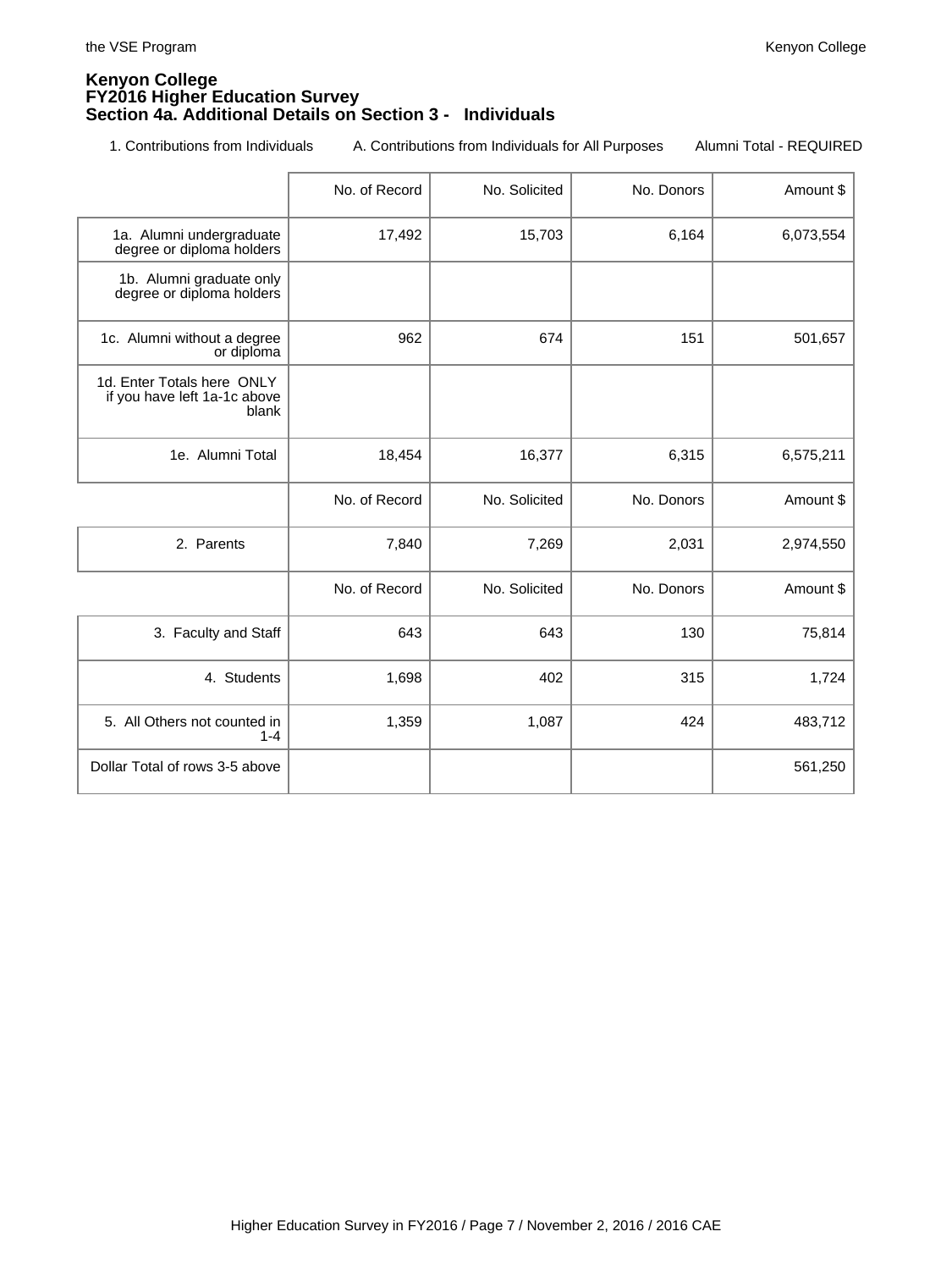B. Contributions from Individuals for Current Operations Only

|                                                                  | No. Solicited | No. Donors | Amount \$ |
|------------------------------------------------------------------|---------------|------------|-----------|
| 1a. Alumni undergraduate degree or<br>diploma holders            | 15,703        | 5,988      | 3,191,911 |
| 1b. Alumni graduate degree or<br>diploma holders                 |               |            |           |
| 1c. Alumni without a degree or<br>diploma                        | 674           | 138        | 48,318    |
| 1d. Enter Totals here ONLY if you<br>have left 1a-1c above blank |               |            |           |
| 1e. Alumni Curr. Ops. Total                                      | 16,377        | 6,126      | 3,240,229 |
|                                                                  | No. Solicited | No. Donors | Amount \$ |
| 2. Parents                                                       | 7,269         | 1,998      | 1,159,233 |
|                                                                  | No. Solicited | No. Donors | Amount \$ |
| 3. Faculty and Staff                                             | 643           | 85         | 63,384    |
| 4. Students                                                      | 402           | 314        | 1,189     |
| 5. All others not counted in 1-4 above                           | 1,087         | 324        | 234,471   |
| Dollar Total of rows 3-5 above                                   |               |            | 299,044   |

 C. Bequests - REQUIRED Include realized bequests, not bequest intentions, which are reported in section 1. Make sure the bequests listed below are also reported in section 3A, 3B, and/or 3C. Bear in mind that most bequests would not appear in 3C. Generally, they are not deferred gifts. In some cases, though, a deferred gift may be established via a will. If any of the reported bequests were reported in 3C, report them below at their present value, not face value.

|                                                                       | No. of Donors | Amount \$ |
|-----------------------------------------------------------------------|---------------|-----------|
| 1. Bequests for Current Operations                                    | 3             | 105,930   |
| 2. Bequests for Capital Purposes                                      | 8             | 1,830,832 |
| 3. Enter Totals here ONLY if you have left lines 1<br>& 2 above blank |               |           |
| 4. Total Bequests                                                     | 11            | 1,936,762 |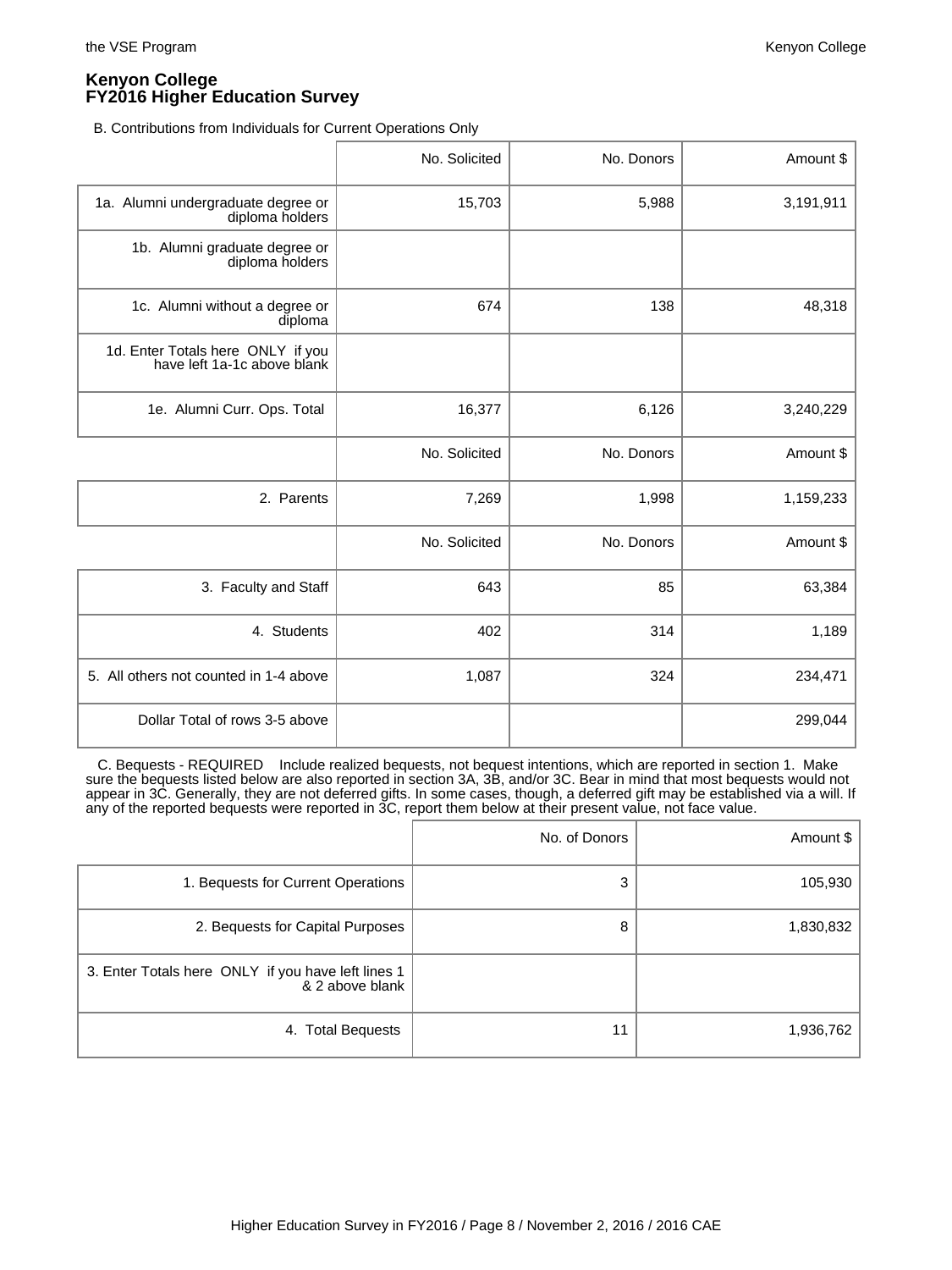D. Three Largest Donor Totals from Individuals - REQUIRED. If any of these gifts are deferred gifts, use PRESENT value, not face value.

|                                             | Largest \$ | 2nd Largest \$ | 3rd Largest \$ |
|---------------------------------------------|------------|----------------|----------------|
| 1. From living individuals                  | 905,972    | 753,686        | 251,729        |
| 2. Through estate settlements<br>(bequests) | 717,274    | 610,216        | 207,458        |

 E. Direct Governing Board Giving for All Purposes Include current, emeritus and honorary board members. On row 1 include only gifts that receive legal/hard credit. NEW! Gifts that receive soft credit may be reported on row 2. Remember to report under the dollar amount, the sum of outright gifts plus deferred gifts at PRESENT (discounted) value. You should count trustees in this section even though you previously counted them as alumni, parents, or other individuals. And soft-credit gifts would still be counted even though they are also counted under the type of organization that provided the direct gift. Do not enter zero to indicate you are skipping the question! Just leave the question blank if you're not answering. It is very unlikely that zero is a valid answer to this question.

|                                 | No. of Donors | Amount \$ |
|---------------------------------|---------------|-----------|
| 1. Governing Board Giving       | 51            | 8,409,516 |
| 2. Additional Soft-Credit Gifts | 19            | 2,289,794 |

F. Deferred Giving - REQUIRED Number of gifts (Charitable Remainder Trusts, Pooled Income Funds, Gift Annuities, and the like) whose dollar amount is reflected in Section 3.C.

|                 | Number established or added to during  <br>reporting period |
|-----------------|-------------------------------------------------------------|
| Deferred Giving |                                                             |

G. Appreciated Property Giving

|                                                                     | No. of Gifts | Amount \$ |
|---------------------------------------------------------------------|--------------|-----------|
| 1. Securities                                                       | 113          | 1,927,884 |
| 2. Real estate                                                      |              |           |
| 3. Other real property                                              | 20           | 13,887    |
| 4. Enter Totals here ONLY if you have left lines<br>1-3 above blank |              |           |
| 5. Total Apprec. Prop.                                              | 133          | 1,941,771 |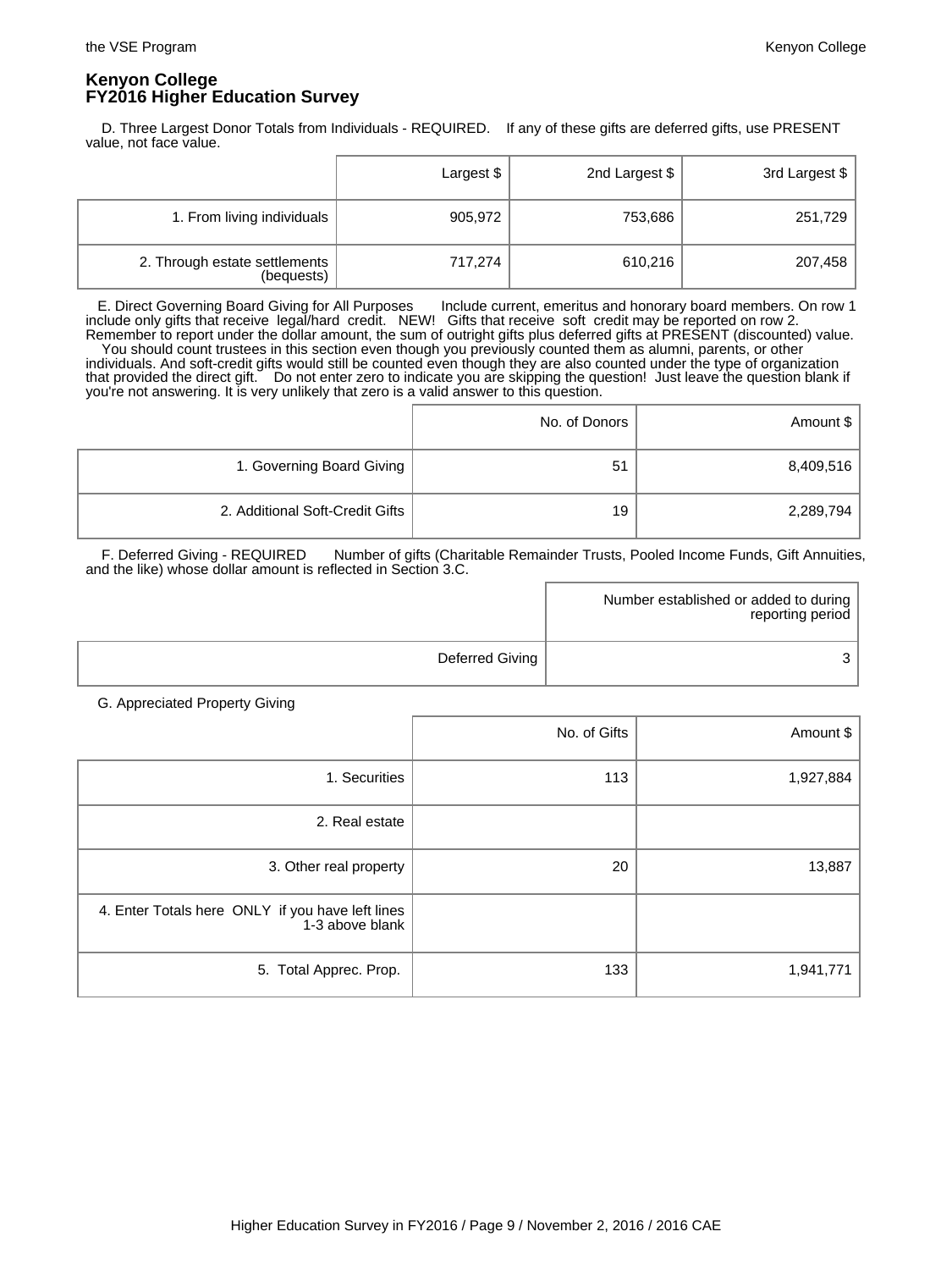H. Personal Giving Additional Details Some personal gifts are dispensed through organizations and therefore are not reflected as personal giving data on this survey. Please report below personal gifts that are officially counted as coming from organizations elsewhere on this survey. The amount from family foundations will appear in section 4b and should not be entered here.

|                                                 | No. of Donors | Amount \$ |
|-------------------------------------------------|---------------|-----------|
| Donor-Advised Funds                             | 177           | 1,197,686 |
| <b>Businesses</b>                               | 96            | 111,829   |
| Other Organizations (Including Federated Funds) | 7             | 7,418     |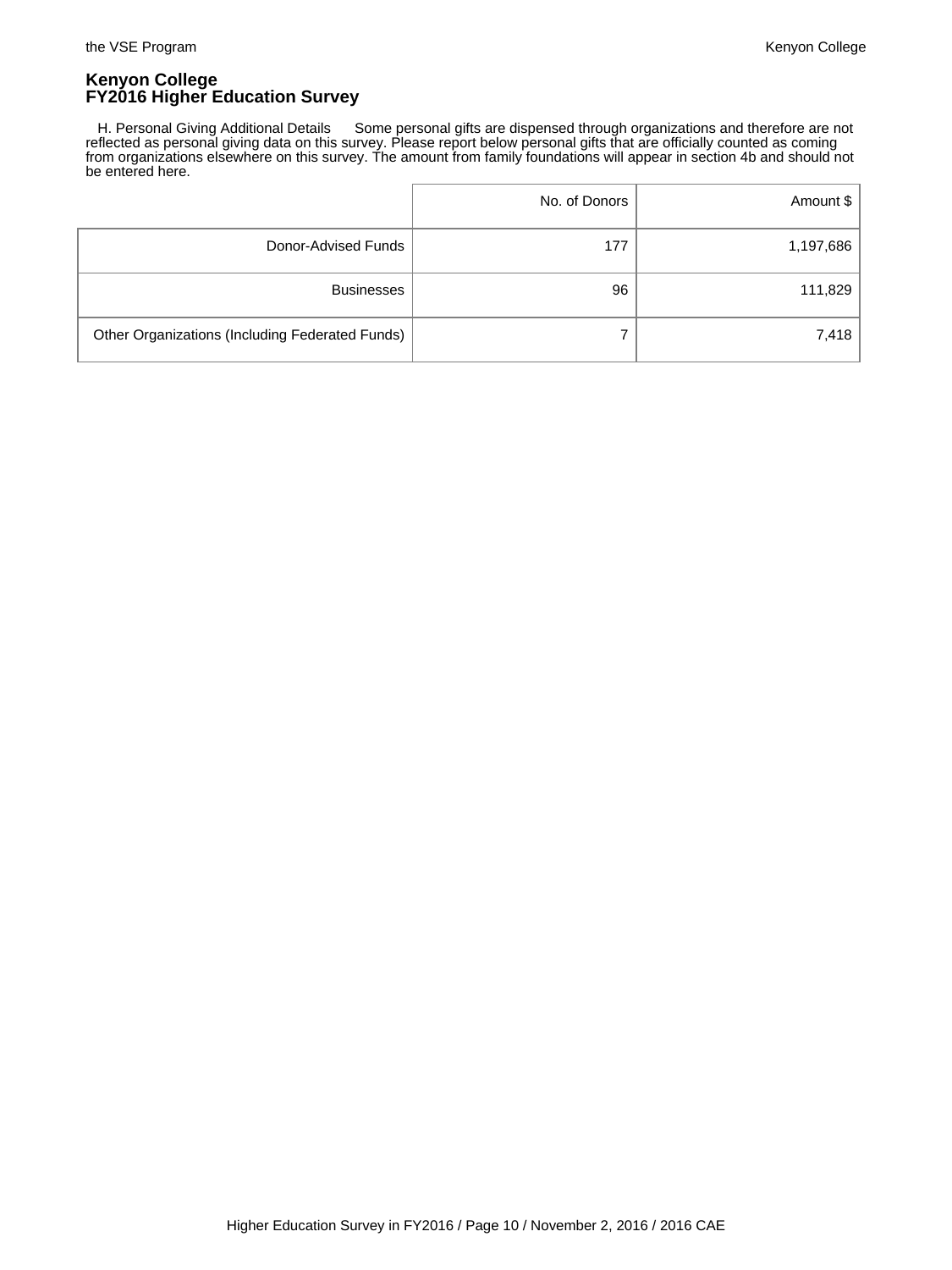### **Kenyon College FY2016 Higher Education Survey Section 4b. Additional Details on Section 3 - Organizations & Other**

2. Contributions from Organizations A. Foundations

|                                                         | No. of Donors | Amount \$ |
|---------------------------------------------------------|---------------|-----------|
| 1. Personal and Family                                  | 94            | 3,648,096 |
| 2. Other foundations and trusts, excluding<br>corporate | 25            | 2,158,863 |
| 3. Total                                                | 119           | 5,806,959 |

 B. Three Largest Donor Totals from Foundations - REQUIRED The sum of the three largest donor totals from Foundations below must not exceed the total dollar amount reported from Foundations above because these largest donor totals must be included in the amounts reported above and in Section 3.

|             | Largest \$ | 2nd Largest \$ | 3rd Largest \$ |
|-------------|------------|----------------|----------------|
| Foundations | 1,470,000  | 1,026,500      | 1,005,000      |

C. Corporations 1. Forms of Giving DO NOT INCLUDE SOFTWARE HERE OR IN SECTION 3. IF IT WAS INCLUDED IN SECTION 3, PLEASE RETURN TO THAT SECTION, REMOVE THE GIFT(S), AND SAVE 3D AGAIN.

|                                                         | No. of Gifts | Amount $\frac{1}{2}$ |
|---------------------------------------------------------|--------------|----------------------|
| 1. Cash and securities (exclusive of matching<br>gifts) | 140          | 153,833              |
| 2. Company products                                     |              |                      |
| 3. Other company property                               |              |                      |
| 4. Matching gifts                                       | 123          | 149,689              |
| 5. Total                                                |              | 303,522              |

2. Additional Matching Gifts Details In addition to the amounts listed directly above in line 4, please report below matching corporate gifts that were dispensed through a third party, such as a community foundation, charitable gift fund, or other entity. These would not be counted as corporate giving elsewhere in the survey, but are under the control of companies.

|                                                | No. of Gifts | Amount \$ |
|------------------------------------------------|--------------|-----------|
| Matching Gifts Not Directly From a Corporation | 20           | 6,806     |

3. Software If your institution wishes to record gifts of software, include them below. DO NOT include them anywhere else in the survey.

|          | Value of Software | No. Contributing Companies |
|----------|-------------------|----------------------------|
| Software |                   |                            |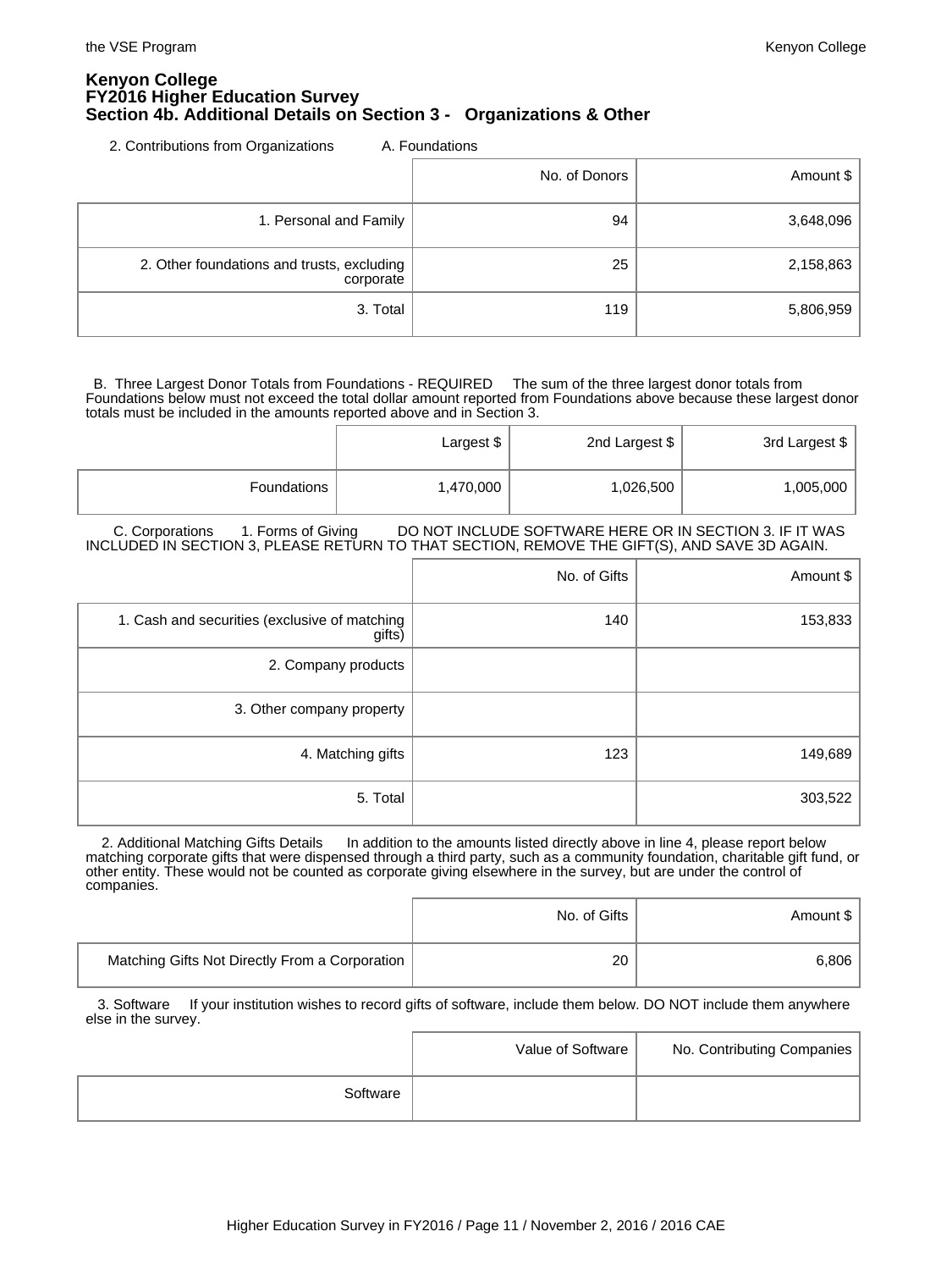D. Three Largest Donor Totals from Corporations - REQUIRED The sum of the three largest donor totals from Corporations below must not exceed the total dollar amount reported from Corporations you reported in Section 3. DO NOT INCLUDE SOFTWARE HERE OR IN SECTION 3. IF IT WAS INCLUDED IN SECTION 3, PLEASE RETURN TO THAT SECTION, REMOVE THE GIFT(S), AND SAVE 3D AGAIN.

|              | Largest \$ | 2nd Largest \$ | 3rd Largest \$ |
|--------------|------------|----------------|----------------|
| Corporations | 25,000     | 15,250         | 11,500         |

 3. Other Fundraising Activity A. Purposes of Gifts to Endowment: Income Restricted (Include both outright and deferred gifts, and use the PRESENT value of deferred gifts.)

|                                       | Amount \$   |
|---------------------------------------|-------------|
| 1. Academic Divisions                 | 19,550      |
| 2. Faculty and Staff Compensation     | 471,819     |
| 3. Research                           | 32,000      |
| 4. Public Service and Extension       | $\pmb{0}$   |
| 5. Library                            | 7,438       |
| 6. Operation and Maintenance of Plant | $\mathbf 0$ |
| 7. Student Financial Aid              | 4,388,143   |
| 8. Athletics                          | $\mathbf 0$ |
| 9. Other                              | 604,859     |
| Total                                 | 5,523,809   |